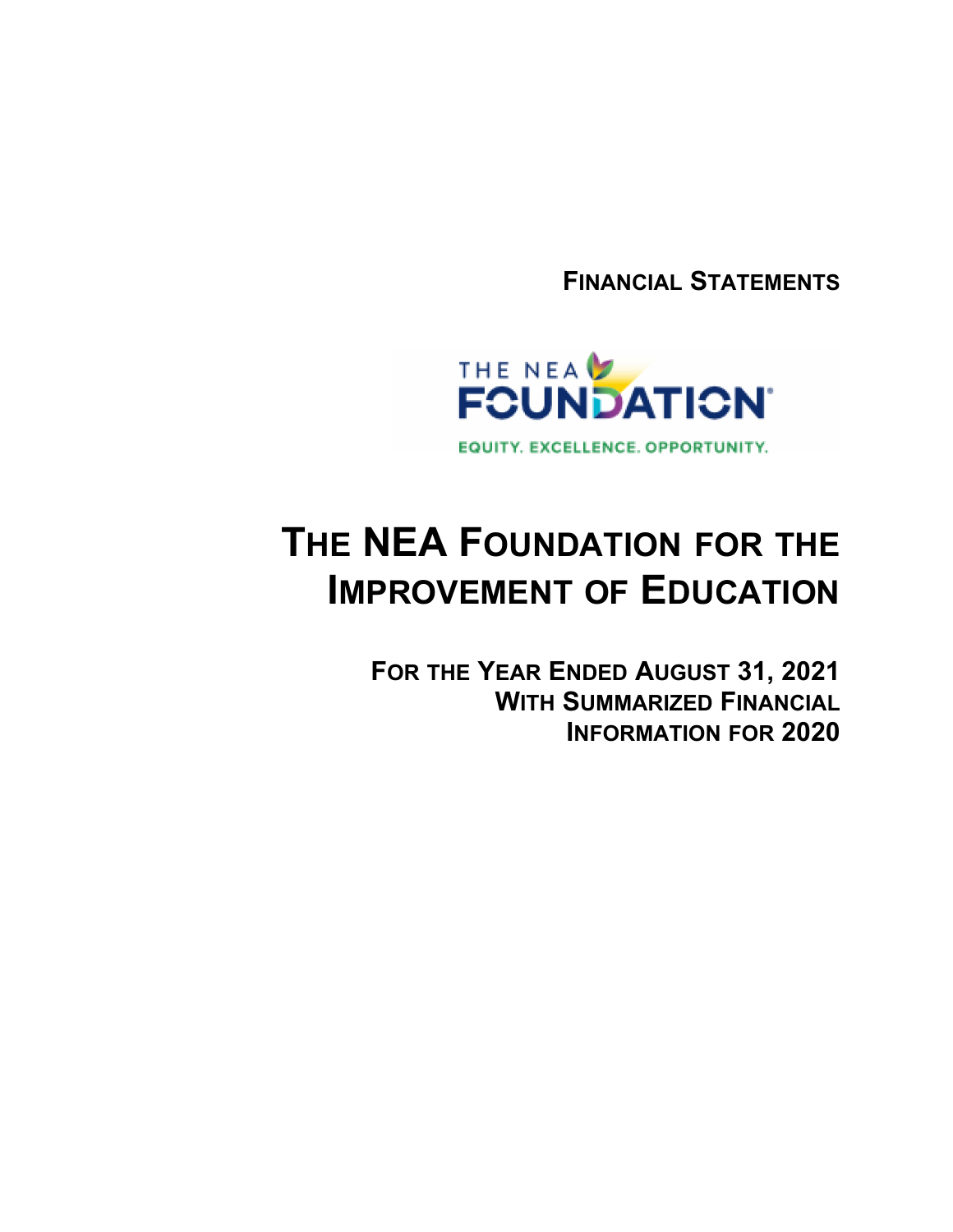# **CONTENTS**

|                                                                                                                                                        | <b>PAGE NO.</b> |
|--------------------------------------------------------------------------------------------------------------------------------------------------------|-----------------|
| <b>INDEPENDENT AUDITOR'S REPORT</b>                                                                                                                    | $2 - 3$         |
| EXHIBIT A - Statement of Financial Position, as of August 31, 2021,<br>with Summarized Financial Information for 2020                                  | 4               |
| EXHIBIT B - Statement of Activities and Change in Net Assets, for<br>the Year Ended August 31, 2021, with Summarized<br>Financial Information for 2020 | 5               |
| <b>EXHIBIT C - Statement of Functional Expenses, for the Year Ended</b><br>August 31, 2021, with Summarized Financial Information<br>for 2020          | 6               |
| EXHIBIT D - Statement of Cash Flows, for the Year Ended<br>August 31, 2021, with Summarized Financial Information<br>for 2020                          | 7               |
| NOTES TO FINANCIAL STATEMENTS                                                                                                                          | $8 - 17$        |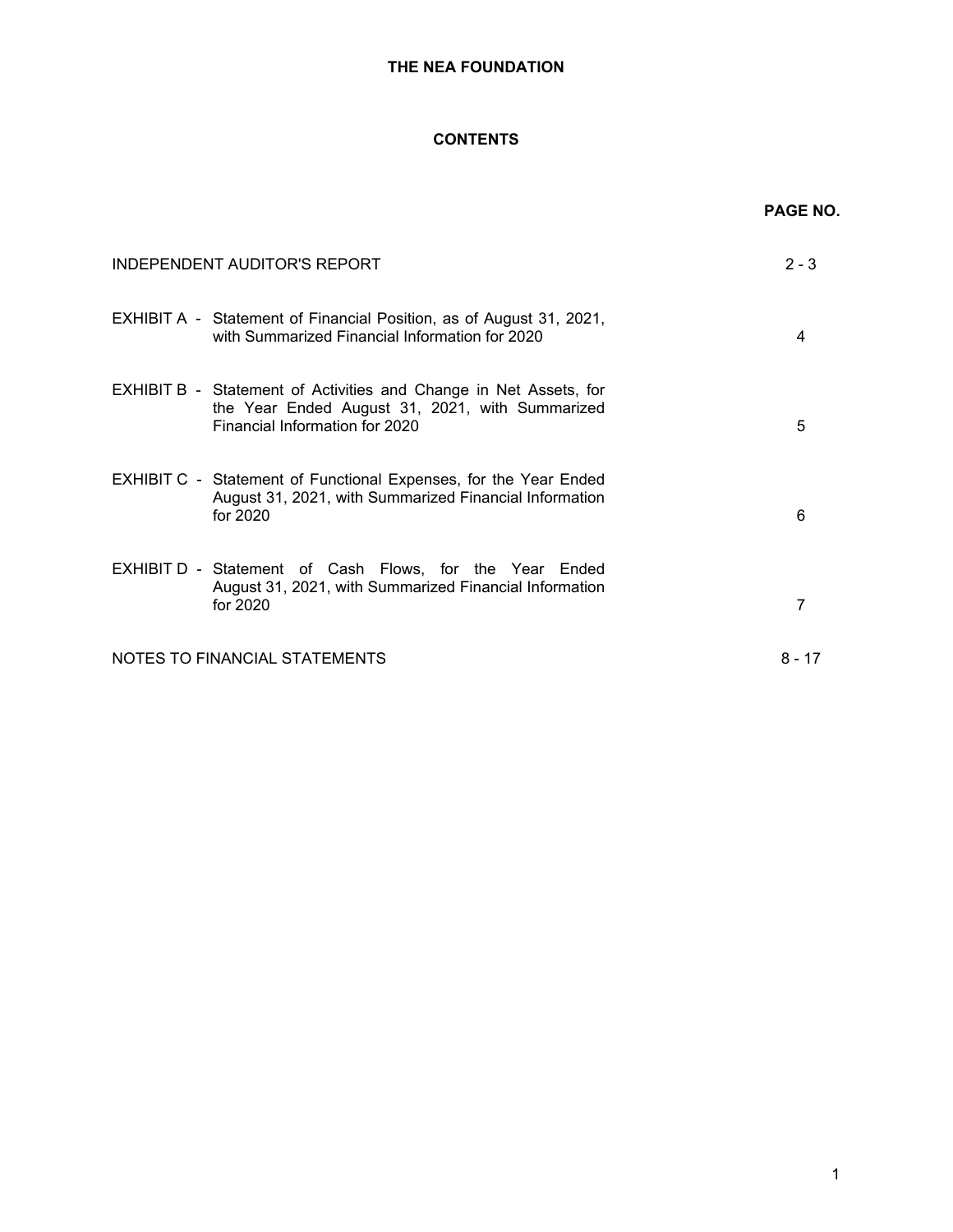

# **INDEPENDENT AUDITOR'S REPORT**

To the Board of Directors of The NEA Foundation Washington, D.C.

We have audited the accompanying financial statements of The NEA Foundation (the Foundation), which comprise the statement of financial position as of August 31, 2021, and the related statements of activities and change in net assets, functional expenses and cash flows for the year then ended, and the related notes to the financial statements.

# **Management's Responsibility for the Financial Statements**

Management is responsible for the preparation and fair presentation of these financial statements in accordance with accounting principles generally accepted in the United States of America; this includes the design, implementation and maintenance of internal control relevant to the preparation and fair presentation of financial statements that are free from material misstatement, whether due to fraud or error.

# **Auditor's Responsibility**

Our responsibility is to express an opinion on these financial statements based on our audit. We conducted our audit in accordance with auditing standards generally accepted in the United States of America. Those standards require that we plan and perform the audit to obtain reasonable assurance about whether the financial statements are free from material misstatement.

An audit involves performing procedures to obtain audit evidence about the amounts and disclosures in the financial statements. The procedures selected depend on the auditor's judgment, including the assessment of the risks of material misstatement of the financial statements, whether due to fraud or error. In making those risk assessments, the auditor considers internal control relevant to the entity's preparation and fair presentation of the financial statements in order to design audit procedures that are appropriate in the circumstances, but not for the purpose of expressing an opinion on the effectiveness of the entity's internal control. Accordingly, we express no such opinion. An audit also includes evaluating the appropriateness of accounting policies used and the reasonableness of significant accounting estimates made by management, as well as evaluating the overall presentation of the financial statements.

We believe that the audit evidence we have obtained is sufficient and appropriate to provide a basis for our audit opinion.

# **Opinion**

In our opinion, the financial statements referred to above present fairly, in all material respects, the financial position of the Foundation as of August 31, 2021, and the change in its net assets, functional expenses and its cash flows for the year then ended in accordance with accounting principles generally accepted in the United States of America.

> **4550 MONTGOMERY AVENUE · SUITE 800 NORTH · BETHESDA, MARYLAND 20814 (301) 951-9090 · WWW.GRFCPA.COM \_\_\_\_\_\_\_\_\_\_\_\_\_\_\_\_\_\_\_\_\_\_\_\_\_\_\_\_\_\_\_\_\_\_\_\_\_\_\_\_\_\_\_\_\_\_\_\_\_\_**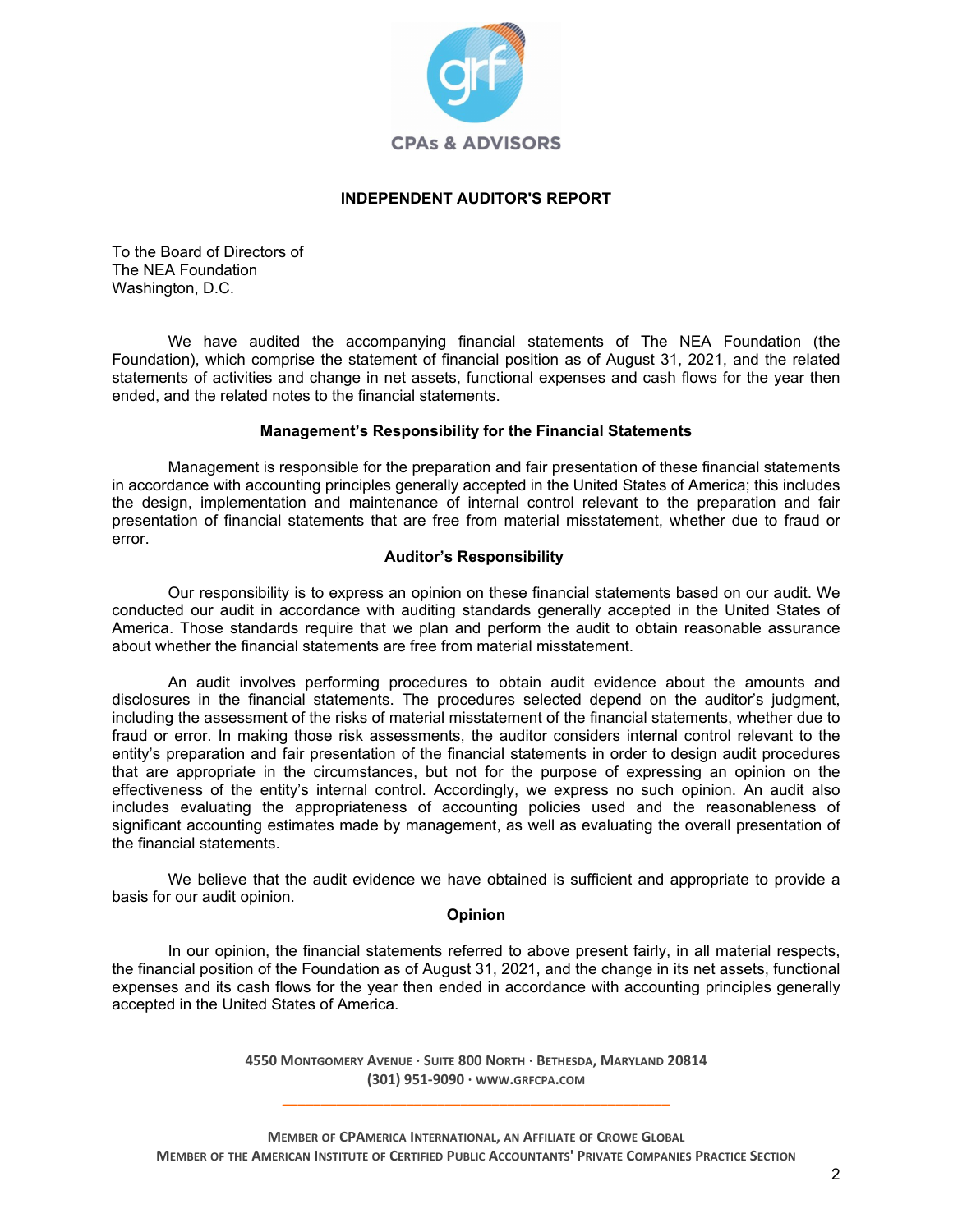# **Report on Summarized Comparative Information**

We have previously audited the Foundation's 2020 financial statements, and we expressed an unmodified audit opinion on those audited financial statements in our report dated December 9, 2020. In our opinion, the summarized comparative information presented herein as of and for the year ended August 31, 2020, is consistent, in all material respects, with the audited financial statements from which it has been derived.

Gelman Roseaberg & Freedman

January 24, 2022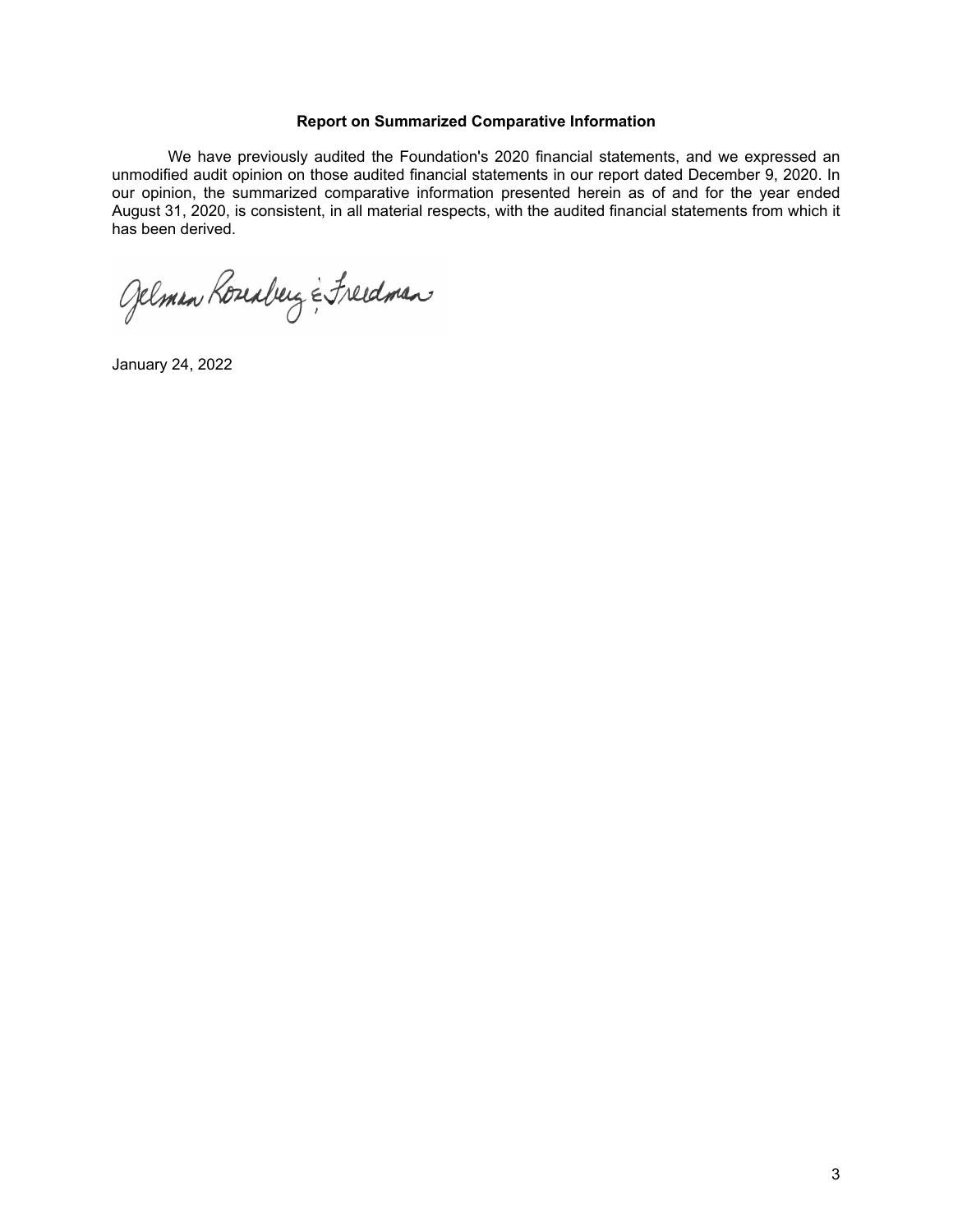# **STATEMENT OF FINANCIAL POSITION AS OF AUGUST 31, 2021 WITH SUMMARIZED FINANCIAL INFORMATION FOR 2020**

# **ASSETS**

|                                                                                                                                                                                                | 2021                                                               |     | 2020                                            |
|------------------------------------------------------------------------------------------------------------------------------------------------------------------------------------------------|--------------------------------------------------------------------|-----|-------------------------------------------------|
| <b>CURRENT ASSETS</b>                                                                                                                                                                          |                                                                    |     |                                                 |
| Cash and cash equivalents<br>Interest receivable<br>Contributions receivable<br>Prepaid expenses                                                                                               | \$<br>1,522,714<br>13,333<br>388,525<br>98,112                     | \$  | 1,941,060<br>13,386<br>644,258<br>49,563        |
| Total current assets                                                                                                                                                                           | 2,022,684                                                          |     | 2,648,267                                       |
| <b>FIXED ASSETS</b>                                                                                                                                                                            |                                                                    |     |                                                 |
| Equipment<br>Furniture                                                                                                                                                                         | 55,663<br>41,691                                                   |     | 55,663<br>41,691                                |
| Less: Accumulated depreciation and amortization                                                                                                                                                | 97,354<br>(85,089)                                                 |     | 97,354<br>(78, 548)                             |
| Net fixed assets                                                                                                                                                                               | <u>12,265</u>                                                      |     | 18,806                                          |
| <b>OTHER ASSETS</b>                                                                                                                                                                            |                                                                    |     |                                                 |
| Restricted cash<br>Investments<br>Contributions receivable, net of current portion                                                                                                             | 201,490<br>52,112,018<br>100,000                                   |     | 189,504<br>43,993,058<br>325,000                |
| Total other assets                                                                                                                                                                             | 52,413,508                                                         |     | 44,507,562                                      |
| <b>TOTAL ASSETS</b>                                                                                                                                                                            | 54,448,457                                                         | S.  | 47, 174, 635                                    |
| <b>LIABILITIES AND NET ASSETS</b>                                                                                                                                                              |                                                                    |     |                                                 |
| <b>CURRENT LIABILITIES</b><br>Accounts payable<br>Accrued expenses<br>Capital lease obligation<br>Grant funds held as fiscal agent<br>Grants payable<br>Scholarship funds held as fiscal agent | \$<br>45,738<br>107,257<br>3,682<br>50,000<br>1,285,222<br>201,490 | \$  | 52,904<br>83,726<br>3,502<br>331,520<br>189,504 |
| <b>Total current liabilities</b>                                                                                                                                                               | 1,693,389                                                          |     | 661,156                                         |
| <b>LONG-TERM LIABILITIES</b>                                                                                                                                                                   |                                                                    |     |                                                 |
| Capital lease obligation, net of current portion                                                                                                                                               | 5,883                                                              |     | 9,565                                           |
| <b>Total liabilities</b>                                                                                                                                                                       | 1,699,272                                                          |     | 670,721                                         |
| <b>NET ASSETS</b>                                                                                                                                                                              |                                                                    |     |                                                 |
| Without donor restrictions<br>With donor restrictions                                                                                                                                          | 52,255,358<br>493,827                                              |     | 45,656,901<br>847,013                           |
| Total net assets                                                                                                                                                                               | 52,749,185                                                         |     | 46,503,914                                      |
| TOTAL LIABILITIES AND NET ASSETS                                                                                                                                                               | 54,448,457                                                         | \$. | 47,174,635                                      |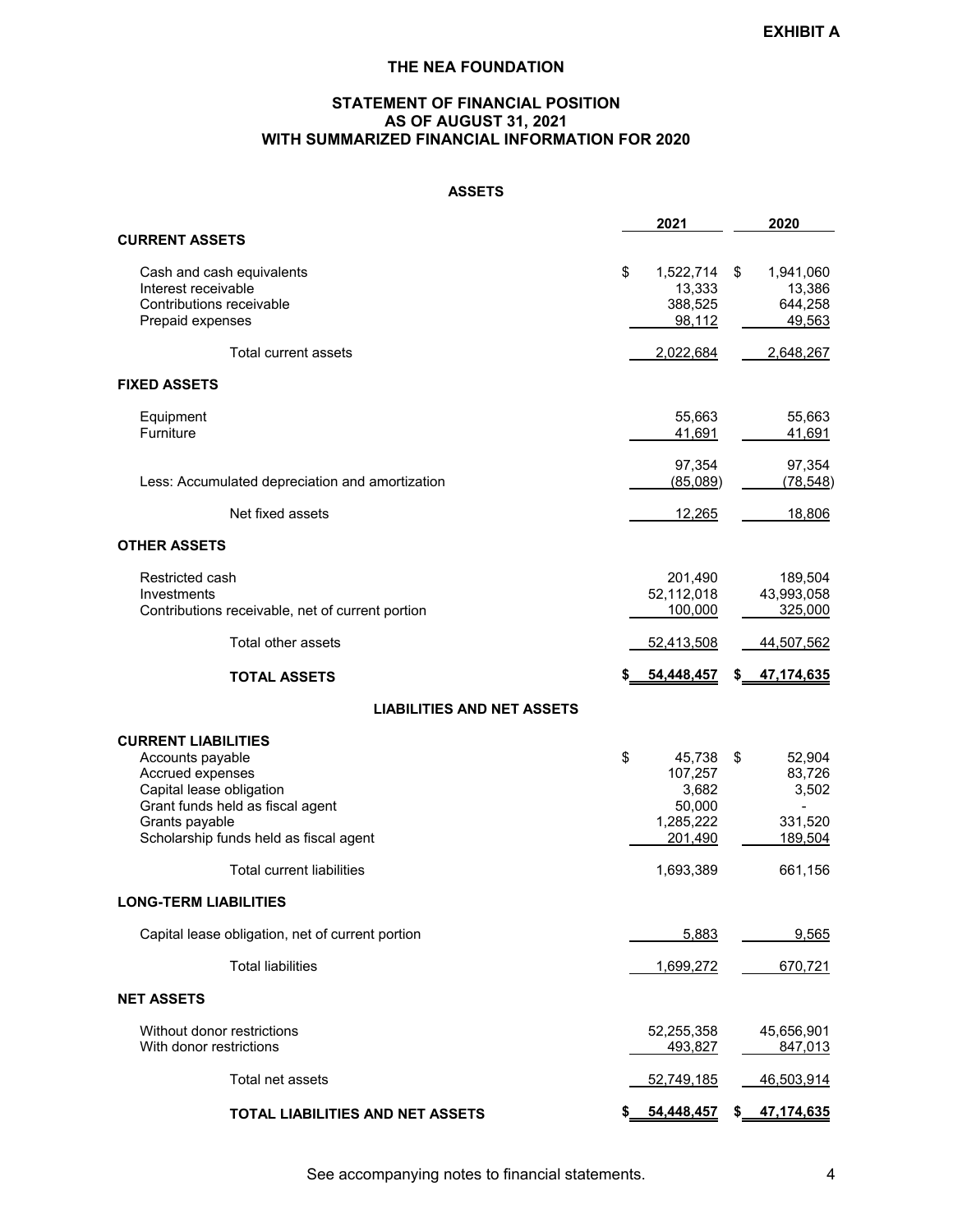# **STATEMENT OF ACTIVITIES AND CHANGE IN NET ASSETS FOR THE YEAR ENDED AUGUST 31, 2021 WITH SUMMARIZED FINANCIAL INFORMATION FOR 2020**

|                                                                                                          |                                                       | 2021                                     |                                          |                                 |  |  |  |  |
|----------------------------------------------------------------------------------------------------------|-------------------------------------------------------|------------------------------------------|------------------------------------------|---------------------------------|--|--|--|--|
|                                                                                                          | <b>Without</b><br><b>Donor</b><br><b>Restrictions</b> | <b>With Donor</b><br><b>Restrictions</b> | <b>Total</b>                             | <b>Total</b>                    |  |  |  |  |
| <b>SUPPORT AND REVENUE</b>                                                                               |                                                       |                                          |                                          |                                 |  |  |  |  |
| Contributions:<br>From NEA - In-kind<br>From NEA members passed<br>through NEA<br>From all others - cash | \$<br>244,800 \$<br>1,796,272<br>321,097              | 162,794                                  | \$<br>244,800 \$<br>1,796,272<br>483,891 | 244,800<br>1,928,589<br>917,554 |  |  |  |  |
| From all others - in-kind<br>Investment income, net of expenses<br>Net assets released from donor        | 8,726,338                                             |                                          | 8,726,338                                | 19,200<br>2,843,488             |  |  |  |  |
| restrictions                                                                                             | 515,980                                               | (515,980)                                |                                          |                                 |  |  |  |  |
| Total support and<br>revenue                                                                             | 11,604,487                                            | (353, 186)                               | 11,251,301                               | 5,953,631                       |  |  |  |  |
| <b>EXPENSES</b>                                                                                          |                                                       |                                          |                                          |                                 |  |  |  |  |
| <b>Program Services</b>                                                                                  | 3,881,682                                             |                                          | 3,881,682                                | 3,436,903                       |  |  |  |  |
| <b>Supporting Services:</b><br><b>Management and General</b><br>Development                              | 673,917<br>450,431                                    |                                          | 673,917<br>450,431                       | 666,641<br>388,676              |  |  |  |  |
| Total supporting<br>services                                                                             | 1,124,348                                             |                                          | 1,124,348                                | 1,055,317                       |  |  |  |  |
| <b>Total expenses</b>                                                                                    | 5,006,030                                             |                                          | 5,006,030                                | 4,492,220                       |  |  |  |  |
| Change in net assets                                                                                     | 6,598,457                                             | (353, 186)                               | 6,245,271                                | 1,461,411                       |  |  |  |  |
| Net assets at beginning of year                                                                          | 45,656,901                                            | 847,013                                  | 46,503,914                               | 45,042,503                      |  |  |  |  |
| <b>NET ASSETS AT END OF YEAR</b>                                                                         | \$ 52, 255, 358                                       | 493,827<br>S                             | \$ 52,749,185                            | \$46,503,914                    |  |  |  |  |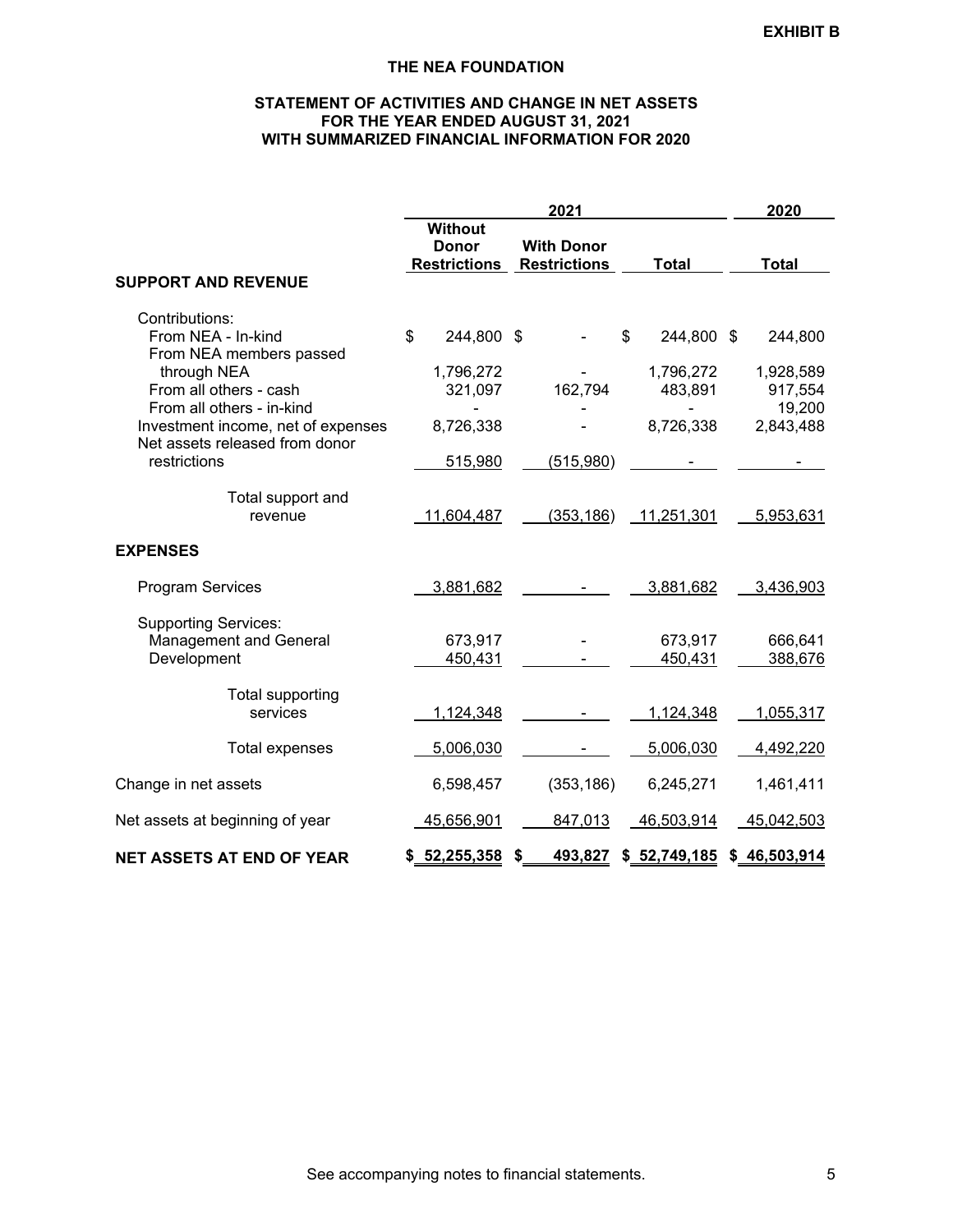# **STATEMENT OF FUNCTIONAL EXPENSESFOR THE YEAR ENDED AUGUST 31, 2021 WITH SUMMARIZED FINANCIAL INFORMATION FOR 2020**

|                                  | 2021 |                 |    |                   |    |                            |                   |                 |                 |              |                 | 2020        |
|----------------------------------|------|-----------------|----|-------------------|----|----------------------------|-------------------|-----------------|-----------------|--------------|-----------------|-------------|
|                                  |      |                 |    |                   |    | <b>Supporting Services</b> |                   |                 |                 |              |                 |             |
|                                  |      |                 |    | <b>Management</b> |    |                            |                   | Total           |                 |              |                 |             |
|                                  |      | Program         |    | and               |    |                            | <b>Supporting</b> | <b>Total</b>    |                 | <b>Total</b> |                 |             |
|                                  |      | <b>Services</b> |    | General           |    | <b>Development</b>         |                   | <b>Services</b> | <b>Expenses</b> |              | <b>Expenses</b> |             |
| Grants and awards                | \$   | 1,862,170       | \$ |                   | \$ |                            | \$                |                 | \$              | 1,862,170    | \$              | 1,051,046   |
| <b>Salaries</b>                  |      | 866,140         |    | 307,724           |    | 255,582                    |                   | 563,306         |                 | 1,429,446    |                 | 1,332,006   |
| Consultants                      |      | 319,410         |    | 123,228           |    | 34,250                     |                   | 157,478         |                 | 476,888      |                 | 425,580     |
| Production management            |      | 289,914         |    |                   |    |                            |                   |                 |                 | 289,914      |                 | 306,118     |
| In-kind expenses                 |      | 149,328         |    | 51,408            |    | 44,064                     |                   | 95,472          |                 | 244,800      |                 | 264,000     |
| Employee benefits                |      | 102,230         |    | 35,194            |    | 30,166                     |                   | 65,360          |                 | 167,590      |                 | 138,709     |
| Office expenses                  |      | 82,726          |    | 9,847             |    | 28,082                     |                   | 37,929          |                 | 120,655      |                 | 161,349     |
| Pension                          |      | 73,276          |    | 25,226            |    | 21,622                     |                   | 46,848          |                 | 120,124      |                 | 124,834     |
| Payroll taxes                    |      | 67,766          |    | 23,329            |    | 19,996                     |                   | 43,325          |                 | 111,091      |                 | 98,343      |
| Miscellaneous expenses           |      |                 |    | 54,665            |    |                            |                   | 54,665          |                 | 54,665       |                 | 50,069      |
| Professional services            |      | 16,583          |    | 20,123            |    | 4,893                      |                   | 25,016          |                 | 41,599       |                 | 27,699      |
| Equipment rental and maintenance |      | 30,109          |    |                   |    | 9,400                      |                   | 9,400           |                 | 39,509       |                 | 55,861      |
| Giveaways and non-cash awards    |      | 9,940           |    | 8,322             |    | 104                        |                   | 8,426           |                 | 18,366       |                 | 12,608      |
| Travel                           |      | 3,952           |    | 14,273            |    | 56                         |                   | 14,329          |                 | 18,281       |                 | 437,088     |
| Depreciation and amortization    |      | 4,325           |    |                   |    | 2,216                      |                   | 2,216           |                 | 6,541        |                 | 6,160       |
| Legal fees                       |      | 3,813           |    |                   |    |                            |                   |                 |                 | 3,813        |                 |             |
| Interest                         |      |                 |    | 578               |    |                            |                   | 578             |                 | 578          |                 | 750         |
| <b>TOTAL</b>                     | SБ.  | 3,881,682       | 5  | 673,917           | S. | 450,431                    | S.                | 1,124,348       | S.              | 5,006,030    |                 | \$4,492,220 |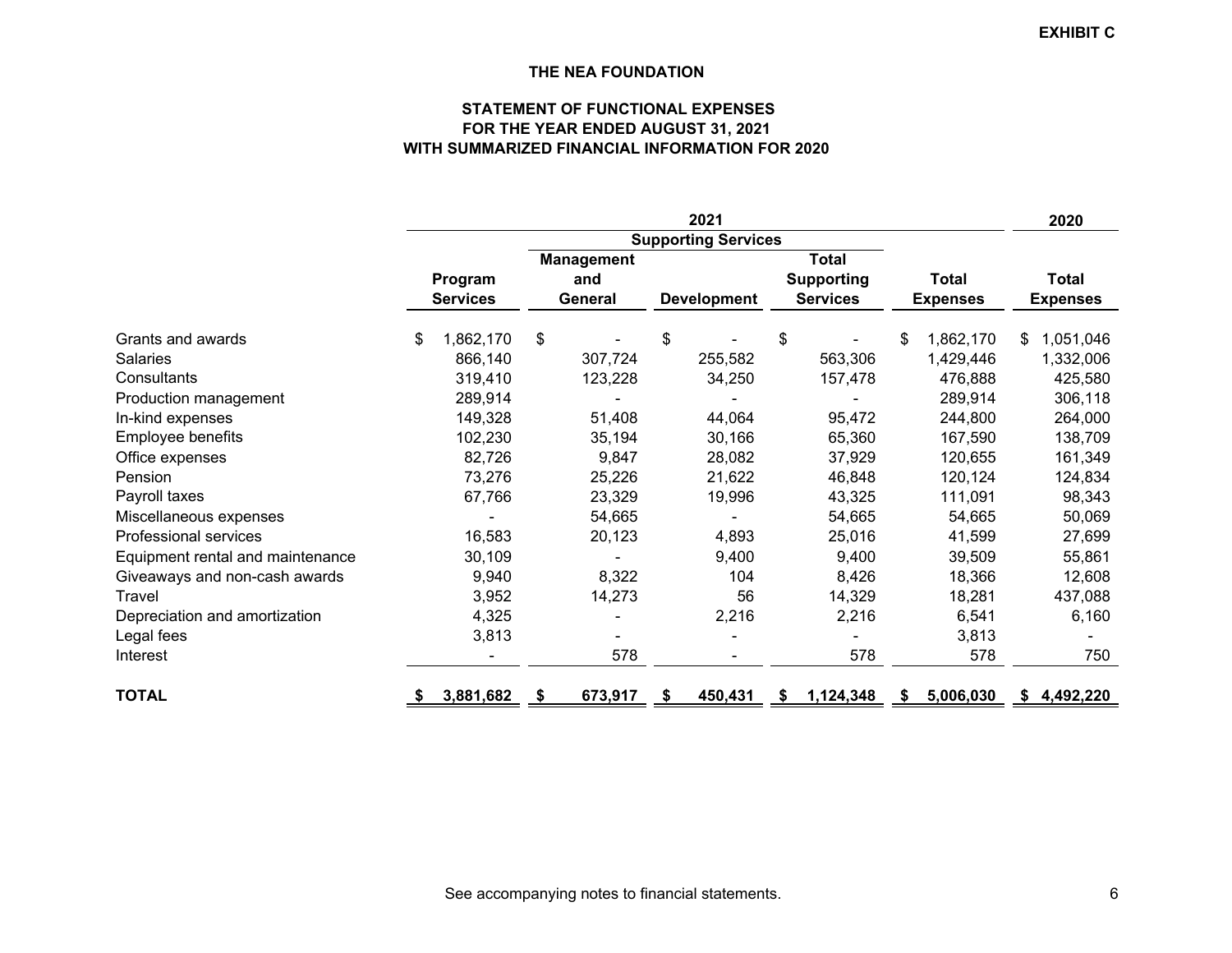# **STATEMENT OF CASH FLOWS FOR THE YEAR ENDED AUGUST 31, 2021 WITH SUMMARIZED FINANCIAL INFORMATION FOR 2020**

|                                                                                                                                                                 | 2021                                              | 2020                                       |
|-----------------------------------------------------------------------------------------------------------------------------------------------------------------|---------------------------------------------------|--------------------------------------------|
| <b>CASH FLOWS FROM OPERATING ACTIVITIES</b>                                                                                                                     |                                                   |                                            |
| Change in net assets                                                                                                                                            | \$<br>6,245,271                                   | \$<br>1,461,411                            |
| Adjustments to reconcile change in net assets to<br>net cash used by operating activities:                                                                      |                                                   |                                            |
| Depreciation and amortization<br>Unrealized gain<br>Realized gain                                                                                               | 6,541<br>(8,022,426)<br>(330,990)                 | 6,160<br>(802, 442)<br>(1, 332, 674)       |
| Decrease (increase) in:<br>Interest receivable<br>Contributions receivable<br>Prepaid expenses                                                                  | 53<br>480,733<br>(48, 549)                        | 3,354<br>(404,000)<br>5,102                |
| (Decrease) increase in:<br>Accounts payable<br>Accrued expenses<br>Grant funds held as fiscal agent<br>Grants payable<br>Scholarship funds held as fiscal agent | (7, 166)<br>23,531<br>50,000<br>953,702<br>11,986 | (119, 222)<br>32,238<br>18,583<br>(5, 432) |
| Net cash used by operating activities                                                                                                                           | (637, 314)                                        | (1, 136, 922)                              |
| <b>CASH FLOWS FROM INVESTING ACTIVITIES</b>                                                                                                                     |                                                   |                                            |
| Purchases of fixed assets<br>Purchase of investments<br>Proceeds from sale of investments                                                                       | (999, 860)<br>1,234,316                           | (3,718)<br>(3,439,896)<br>4,979,589        |
| Net cash provided by investing activities                                                                                                                       | 234,456                                           | 1,535,975                                  |
| <b>CASH FLOWS FROM FINANCING ACTIVITIES</b>                                                                                                                     |                                                   |                                            |
| Repayments on capital lease obligations                                                                                                                         | (3,502)                                           | (3,330)                                    |
| Net cash used by financing activities                                                                                                                           | (3,502)                                           | (3,330)                                    |
| Net (decrease) increase in cash and cash equivalents                                                                                                            | (406, 360)                                        | 395,723                                    |
| Cash and cash equivalents at beginning of year                                                                                                                  | 2,130,564                                         | 1,734,841                                  |
| CASH AND CASH EQUIVALENTS AT END OF YEAR, INCLUDING<br><b>RESTRICTED CASH OF \$201,490 AND \$189,504,</b><br><b>RESPECTIVELY</b>                                | $$ 1,724,204$ $$ 2,130,564$                       |                                            |
| <b>SUPPLEMENTAL INFORMATION:</b>                                                                                                                                |                                                   |                                            |
| <b>Interest Paid</b>                                                                                                                                            | \$<br>$\frac{578}{ }$ \$                          | <b>750</b>                                 |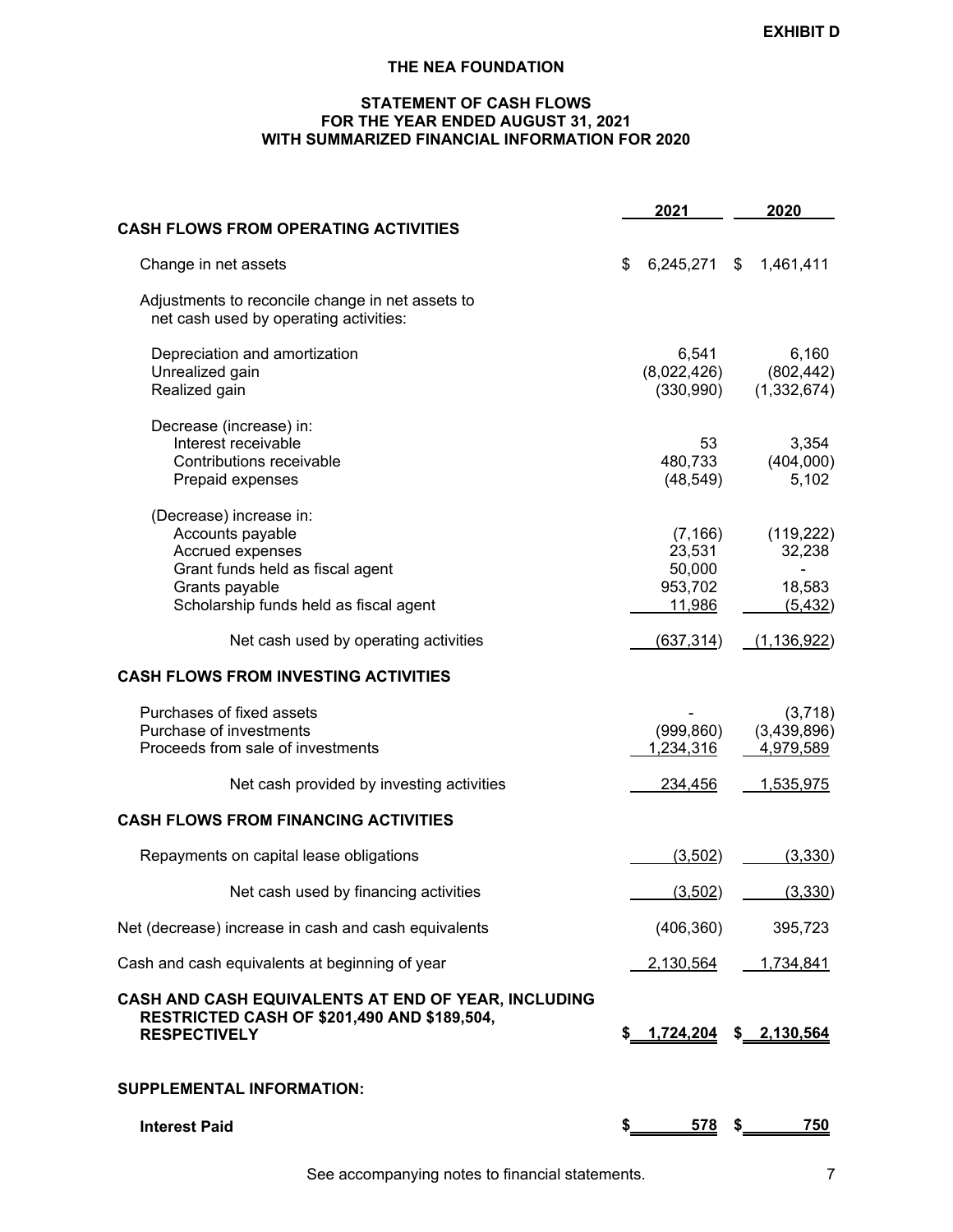# **NOTES TO FINANCIAL STATEMENTS AUGUST 31, 2021**

# **1. SUMMARY OF SIGNIFICANT ACCOUNTING POLICIES AND GENERAL INFORMATION**

#### Organization -

The NEA Foundation (the Foundation) a public charity, is a national nonprofit and philanthropic organization based in Washington, DC. Founded by educators, our mission is to work in partnership with others to promote the absolute best in public education. We believe that the most innovative and effective policies and strategies emanate from educators engaged in authentic partnership with policymakers, students, parents, and others who are committed to educational equity, excellence, and opportunity. Through the transformative power of these partnerships, we believe we can improve both students' and communities' educational experiences.

Awards for Teaching Excellence – The Foundation presents the Awards for Teaching Excellence at our annual gala to honor the critical work that public school educators do every day. In 2021, we celebrated 46 exemplary educators, all from different states, in front of an audience of thousands of people online.

Grants to Educators – To improve student learning, the Foundation provides grants to individuals and teams of educators to support instructional practice and professional development across all subject areas and grade levels. By directly funding educator-conceived and led projects, the Foundation enables educators to chart their own course to solve teaching and learning challenges. The Foundation gleans knowledge from these grants to share what works with the field and to inform our broader body of work.

Global Learning Fellowship – The Foundation leads an annual, cohort-based professional development program to provide educators with a blend of online, peer, and field-based learning opportunities to prepare themselves and their students for global citizenship. Fellows share what they learn with educators around the country and world.

The Foundation provided grants to 143 individual educators during the year ended August 31, 2021, supporting more than 248,608 students.

Basis of presentation -

The accompanying financial statements are presented on the accrual basis of accounting, and in accordance with Financial Accounting Standards Board (FASB) Accounting Standards Update (ASU) 2016-14, *Presentation of Financial Statements of Not-for-Profit Entitie*s. As such, net assets are reported within two net asset classifications: without donor restrictions and with donor restrictions. Descriptions of the two net asset categories are as follows:

- **Net Assets Without Donor Restrictions** Net assets available for use in general operations and not subject to donor restrictions are recorded as "net assets without donor restrictions". Assets restricted solely through the actions of the Board are referred to as Board Designated and are also reported as net assets without donor restrictions.
- **Net Assets With Donor Restrictions -** Contributions restricted by donors are reported as increases in net assets without donor restrictions if the restrictions expire (that is, when a stipulated time restriction ends or purpose restriction is accomplished) in the reporting period in which the revenue is recognized. All other donor-restricted contributions are reported as increases in "net assets with donor restrictions", depending on the nature of the restrictions. When a restriction expires, net assets with donor restrictions are reclassified to net assets without donor restrictions and reported in the Statement of Activities and Change in Net Assets as net assets released from donor restrictions.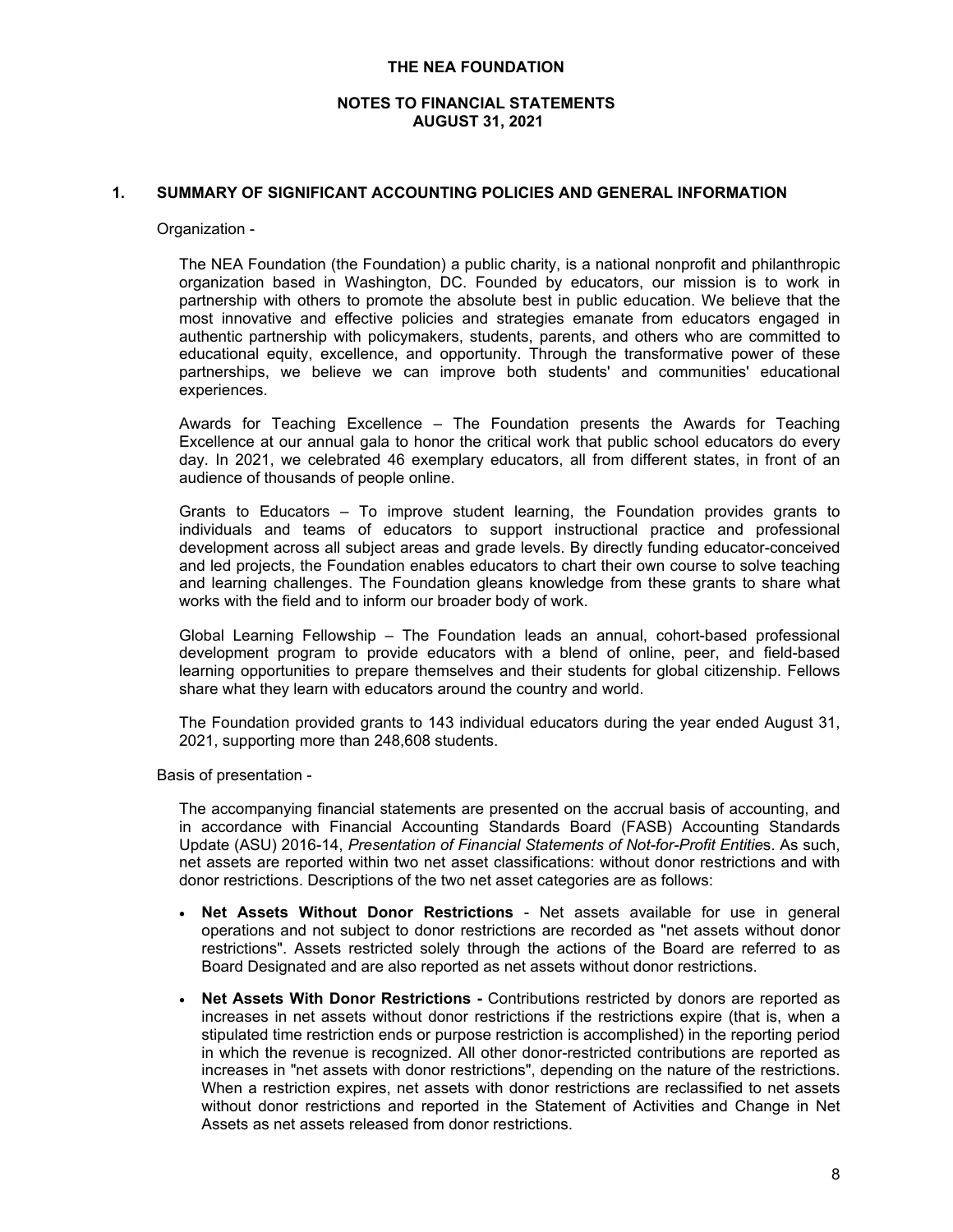# **NOTES TO FINANCIAL STATEMENTS AUGUST 31, 2021**

# **1. SUMMARY OF SIGNIFICANT ACCOUNTING POLICIES AND GENERAL INFORMATION (Continued)**

Basis of presentation (continued) -

Gifts of long-lived assets and gifts of cash restricted for the acquisition of long-lived assets are recognized as revenue without donor restrictions when the assets are placed in service.

The financial statements include certain prior year summarized comparative information in total but not by net asset class; such information does not include sufficient detail to constitute a presentation in conformity with generally accepted accounting principles. Accordingly, such information should be read in conjunction with the Foundation's financial statements for the year ended August 31, 2020, from which the summarized information was derived.

Cash and cash equivalents -

The Foundation considers all cash and other highly liquid investments with initial maturities of three months or less to be cash equivalents. Bank deposit accounts are insured by the Federal Deposit Insurance Corporation ("FDIC") up to a limit of \$250,000. At times during the year, the Foundation maintains cash balances in excess of the FDIC insurance limits. Management believes the risk in these situations to be minimal.

#### Investments -

Investments are recorded at their readily determinable fair value. Interest, dividends, and realized and unrealized gains and losses are included in investment income, which is presented net of investment expenses paid to external investment advisors in the accompanying Statement of Activities and Change in Net Assets.

## Contributions receivable -

Contributions receivable are recorded at their net realizable value, which approximates fair value. Management considers all amounts to be fully collectible. Accordingly, an allowance for doubtful accounts has not been established.

# Fixed assets -

Fixed assets in excess of \$1,000 are capitalized and stated at cost. Fixed assets are depreciated on a straight-line basis over the estimated useful lives of the related assets, generally three to seven years. The cost of maintenance and repairs is recorded as expenses are incurred. Depreciation and amortization expense for the year ended August 31, 2021 totaled \$6,541.

#### Income taxes -

The Foundation is exempt from Federal income taxes under Section  $501(c)(3)$  of the Internal Revenue Code. Accordingly, no provision for income taxes has been made in the accompanying financial statements. The Foundation is not a private foundation.

#### Uncertain tax positions -

For the year ended August 31, 2021, the Foundation has documented its consideration of FASB ASC 740-10, *Income Taxes*, that provides guidance for reporting uncertainty in income taxes and has determined that no material uncertain tax positions qualify for either recognition or disclosure in the financial statements.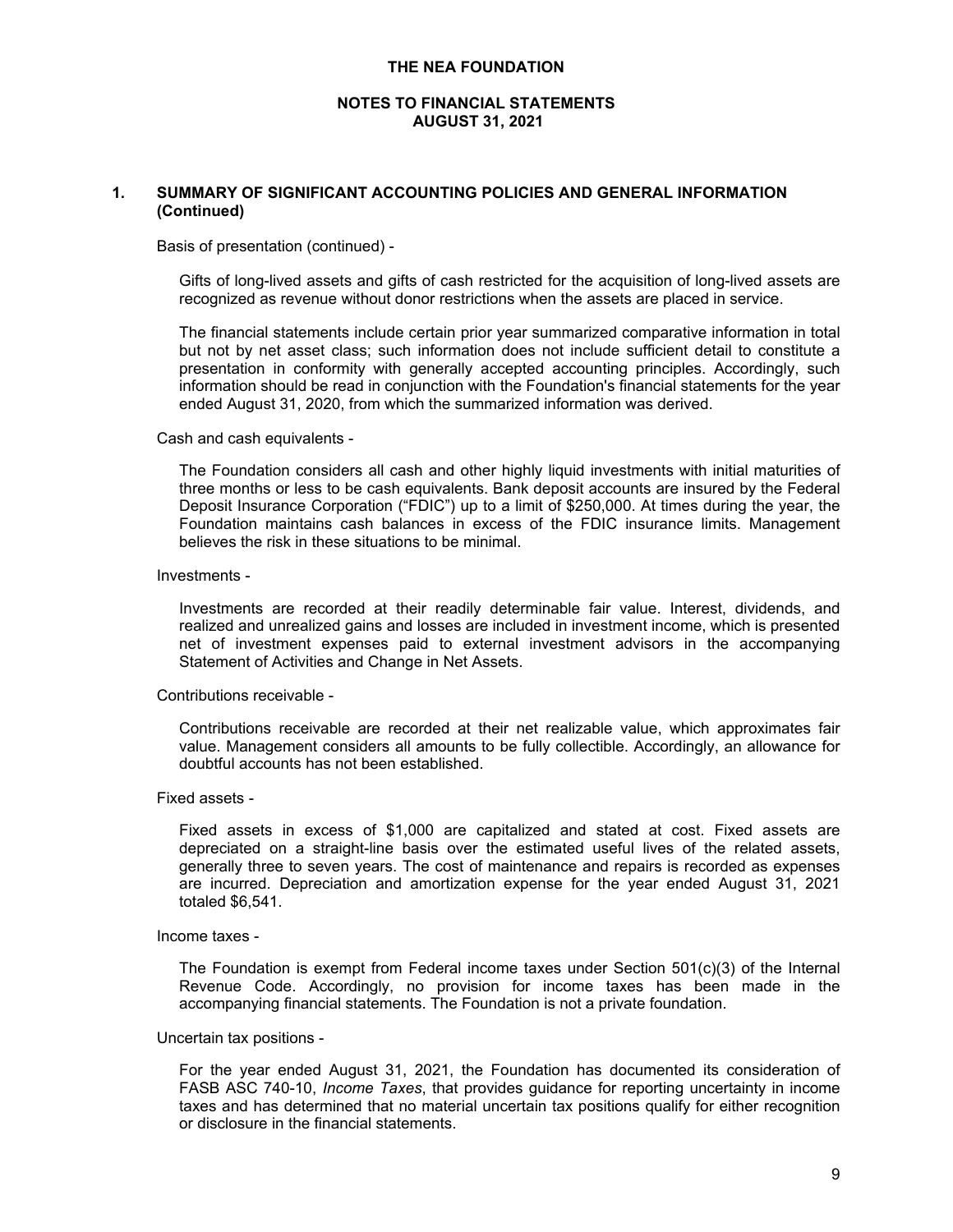# **NOTES TO FINANCIAL STATEMENTS AUGUST 31, 2021**

# **1. SUMMARY OF SIGNIFICANT ACCOUNTING POLICIES AND GENERAL INFORMATION (Continued)**

#### Revenue -

The majority of the Foundation's activities are supported by contributions from the corporations, individuals and other private entities. These awards are for various activities performed by the Foundation. Contributions are recognized in the appropriate category of net assets in the period received. The Foundation performs an analysis of the individual contribution to determine if the revenue streams follow the contribution rules or if they should be recorded as an exchange transaction depending upon whether the transactions are deemed reciprocal or nonreciprocal under ASU 2018-08, Not-for-Profit Entities (Topic 958): *Clarifying the Scope and Accounting Guidance for Contributions Received and Contributions Made.*

For contributions qualifying under the contribution rules, revenue is recognized upon notification of the award and satisfaction of all conditions, if applicable. Contributions that are unconditional and have donor restrictions are recognized as "without donor restrictions" only to the extent of actual expenses incurred in compliance with the donor-imposed restrictions and satisfaction of time restrictions. Funds in in excess of expenses incurred are shown as net assets with donor restrictions in the accompanying financial statements.

Contributions qualifying as conditional contributions contain a right of return from obligation provision that limits the Foundation on how funds transferred should be spent. Additionally, a barrier is present that is related to the purpose of the agreement. Revenue is recognized when the condition or conditions on which they depend are substantially met. The Foundation did not have any unrecognized conditional awards as of August 31, 2021.

Approximately 16% of the Foundation's revenue for the year ended August 31, 2021 was derived from support from members of the NEA. The Foundation expects the percentage of revenue derived from members of the NEA to decrease over time, but has no reason to believe that the relationship with this organization will be discontinued in the foreseeable future. However, any interruption of this relationship would adversely affect the Foundation's ability to finance ongoing operations.

In-kind contributions -

In-kind contributions consist of contributed rent. In-kind contributions are recorded at their fair value as of the date of the gift.

#### Use of estimates -

The preparation of the financial statements in conformity with accounting principles generally accepted in the United States of America requires management to make estimates and assumptions that affect the reported amounts of assets and liabilities at the date of the financial statements and the reported amounts of revenue and expenses during the reporting period. Accordingly, actual results could differ from those estimates.

#### Functional allocation of expenses -

The costs of providing the various programs and other activities have been summarized on a functional basis in the Statement of Activities and Change in Net Assets. Accordingly, certain costs have been allocated among the programs and supporting services benefited. Expenses directly attributed to a specific functional area of the Foundation are reported as direct expenses to the programmatic area and those expenses that benefit more than one function are allocated on a basis of estimated time and effort or other reasonable basis.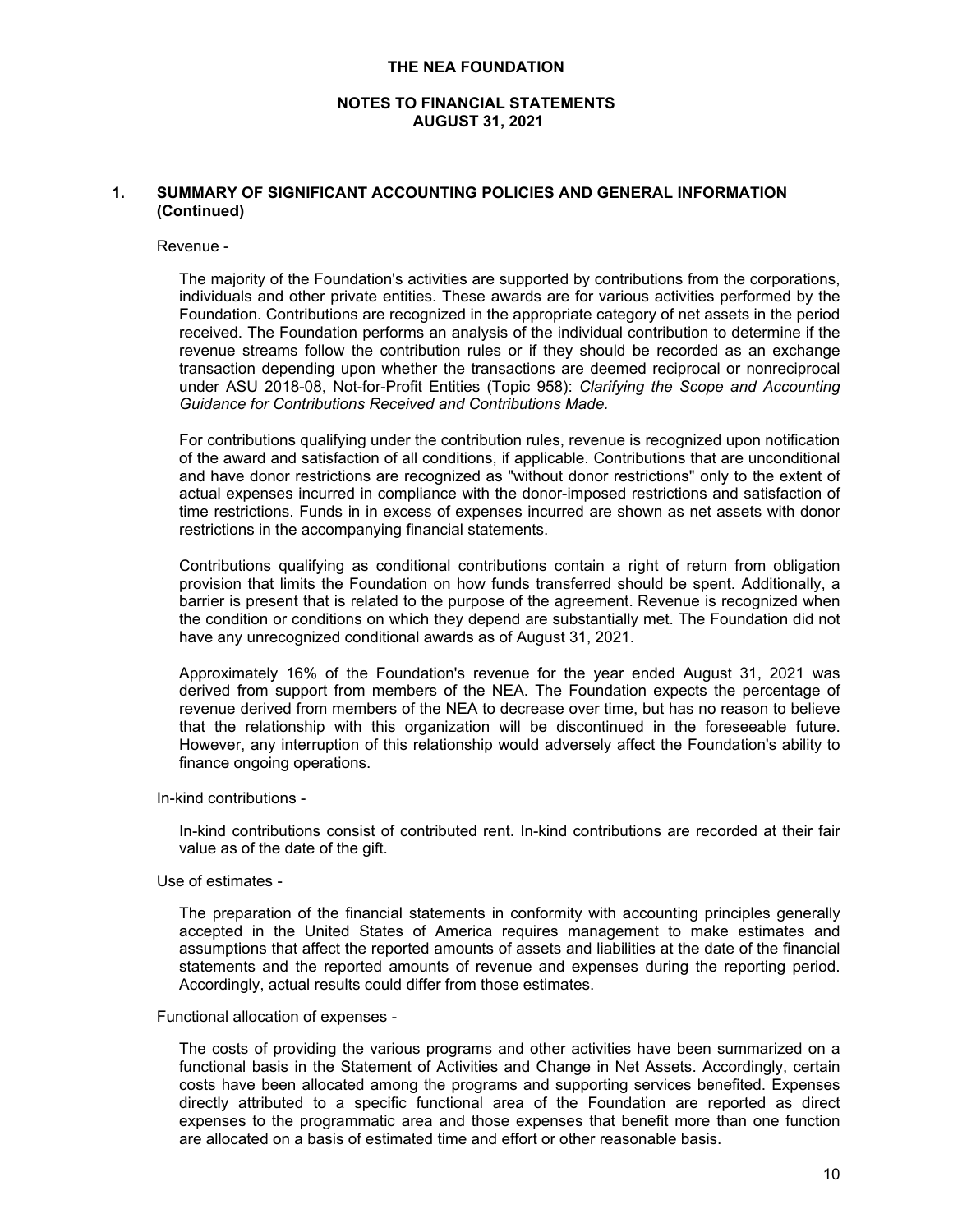# **NOTES TO FINANCIAL STATEMENTS AUGUST 31, 2021**

# **1. SUMMARY OF SIGNIFICANT ACCOUNTING POLICIES AND GENERAL INFORMATION (Continued)**

Investment risks and uncertainties -

The Foundation invests in various investment securities. Investment securities are exposed to various risks such as interest rates, market and credit risks. Due to the level of risk associated with certain investment securities, it is at least reasonably possible that changes in the values of investment securities will occur in the near term and that such changes could materially affect the amounts reported in the accompanying financial statements.

Fair value measurement -

The Foundation adopted the provisions of FASB ASC 820, *Fair Value Measurement*. FASB ASC 820 defines fair value, establishes a framework for measuring fair value, establishes a fair value hierarchy based on the quality of inputs (assumptions that market participants would use in pricing assets and liabilities, including assumptions about risk) used to measure fair value, and enhances disclosure requirements for fair value measurements. The Foundation accounts for a significant portion of its financial instruments at fair value or considers fair value in their measurement.

New accounting pronouncements not yet adopted -

ASU 2020-07, *Presentation and Disclosures by Not-for-Profit Entities for Contributed Nonfinancial Assets* improves generally accepted accounting principles (GAAP) by increasing the transparency of contributed nonfinancial assets for not-for-profit (NFP) entities through enhancements to presentation and disclosure. The amendments in this ASU address certain stakeholders' concerns about the lack of transparency relating to the measurement of contributed nonfinancial assets recognized by NFPs, as well as the amount of those contributions used in a NFP's programs and other activities. The ASU should be applied on a retrospective basis and is effective for annual periods beginning after June 15, 2021, and interim periods within annual periods beginning after June 15, 2022. Early adoption is permitted. The amendment will not change the recognition and measurement requirements for those contributed nonfinancial assets.

FASB issued ASU 2019-01, *Leases* (Topic 842). The ASU changes the accounting treatment for operating leases by requiring recognition of a lease asset and lease liability at the present value of the lease payments in the Statement of Financial Position and disclosure of key information about leasing arrangements. During 2020, the FASB issued ASU 2020-05 and delayed the implementation date by one year. The ASU is effective for non public entities beginning after December 15, 2021. Early adoption is still permitted. The ASU can be applied at the beginning of the earliest period presented using a modified retrospective approach or applied at the beginning of the period of adoption recognizing a cumulative-effect adjustment.

The Foundation plans to adopt the new ASUs at the required implementation dates and management is currently in the process of evaluating the adoption methods and the impact of the new standards on its accompanying financial statements.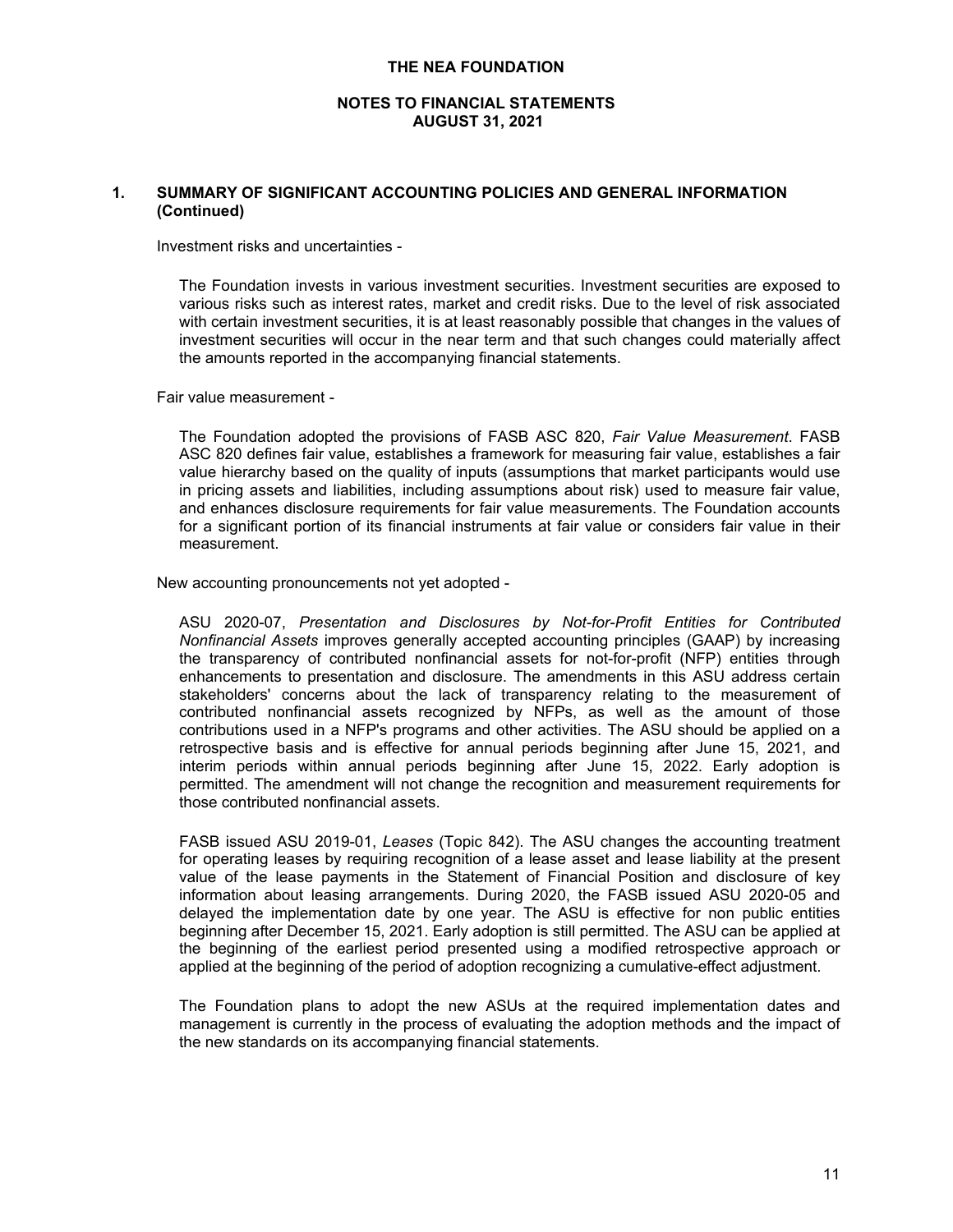# **2. INVESTMENTS**

Investments consisted of the following as of August 31, 2021:

|                                                                                                                                                                                                                       | <b>Fair value</b>                                                  |
|-----------------------------------------------------------------------------------------------------------------------------------------------------------------------------------------------------------------------|--------------------------------------------------------------------|
| Mutual funds<br>Common collective trust funds - Fixed income<br>Common collective trust funds - Equities<br>Alternative investments: Master limited partnership funds<br>Alternative investments: Prime property fund | \$21,352,884<br>12,359,381<br>13,760,568<br>1,967,368<br>2,671,817 |
| <b>TOTAL INVESTMENTS</b>                                                                                                                                                                                              | \$52,112,018                                                       |
| Included in investment income, net, are the following:                                                                                                                                                                |                                                                    |
| Interest and dividends<br>Unrealized gain<br>Realized gain<br>Investment expenses provided by external investment advisors                                                                                            | \$<br>541,407<br>8,022,426<br>330,990<br>(168, 485)                |
| TOTAL INVESTMENT INCOME, NET OF INVESTMENT EXPENSES                                                                                                                                                                   | 8.726.338                                                          |

# **3. CONTRIBUTIONS RECEIVABLE**

As of August 31, 2021, contributors to the Foundation have made written promises to give totaling \$488,525. Contributions are due as follows at August 31, 2021:

| Less than one year<br>One to five years | 388.525<br>100.000 |
|-----------------------------------------|--------------------|
| <b>CONTRIBUTIONS RECEIVABLE</b>         | 488,525            |

# **4. GRANTS PAYABLE**

As of August 31, 2021, grants payable were related to the following programs:

| <b>GRANTS PAYABLE</b>      | 1.285.222 |  |
|----------------------------|-----------|--|
| <b>Other Grants</b>        | 378.100   |  |
| Union Collaboration Total  | 65.874    |  |
| <b>Community Schools</b>   | 681.000   |  |
| <b>Grants to Educators</b> | 160.248   |  |
|                            |           |  |

# **5. CAPITAL LEASE OBLIGATIONS**

The Foundation has capital lease obligations for office equipment, which expire in 2024. As of August 31, 2021, the cost and related accumulated amortization of the leased assets were \$20,800 and \$11,800, respectively. Amortization of assets held under capital leases is included with depreciation and amortization expense.

**Fair Value**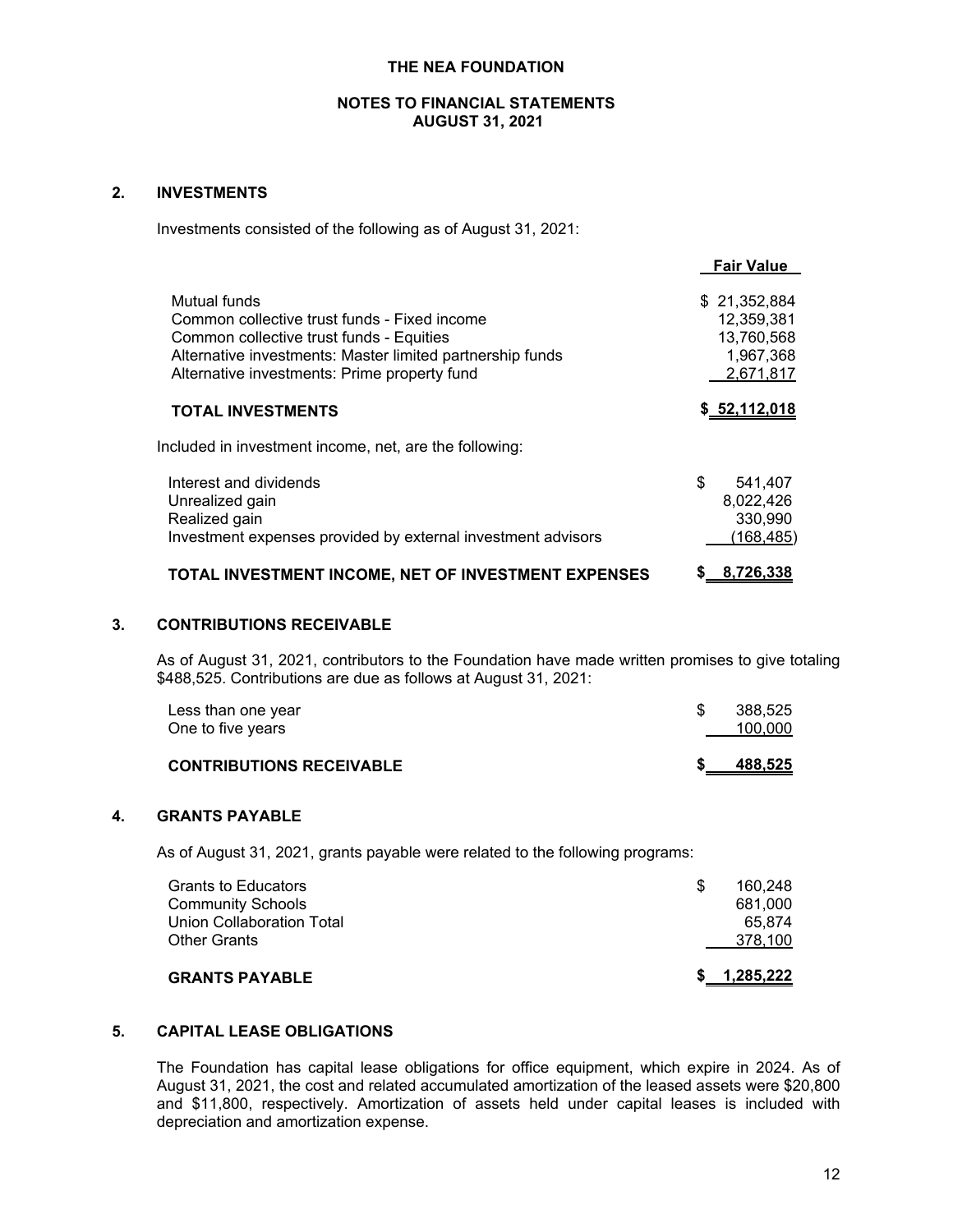# **5. CAPITAL LEASE OBLIGATIONS (Continued)**

Future minimum lease payments at August 31, 2021 are as follows:

| <b>Year Ending August 31,</b> |                               |
|-------------------------------|-------------------------------|
| 2022<br>2023<br>2024          | \$<br>4,080<br>4,080<br>2,040 |
| Less: Interest                | 10,200<br>(635)               |
| Less: Current portion         | 9,565<br>(3,682)              |
| <b>LONG-TERM PORTION</b>      | 5,883                         |

# **6. NET ASSETS WITH DONOR RESTRICTIONS**

Net assets with donor restrictions consisted of the following at August 31, 2021:

| Subject to expenditure for specified purpose: |   |         |
|-----------------------------------------------|---|---------|
| 2022 Salute to Excellence in Education Gala   | S | 275,000 |
| 2023 Salute to Excellence in Education Gala   |   | 50.000  |
| <b>Grants to Educators</b>                    |   | 100.000 |
| Breakfast in the Classroom                    |   | 38.239  |
| Open Arms Fund                                |   | 25.430  |
| <b>STEM</b>                                   |   | 5.158   |
|                                               |   |         |

# **TOTAL NET ASSETS WITH DONOR RESTRICTIONS \$ 493,827**

The following net assets with donor restrictions were released from donor restrictions by incurring expenses (or through the passage of time) which satisfied the restricted purposes specified by the donors:

| Purpose restrictions accomplished:                 |              |
|----------------------------------------------------|--------------|
| Breakfast in the Classroom                         | \$<br>68.186 |
| 2021 Salute to Excellence in Education Gala        | 335,000      |
| <b>Grants to Educators</b>                         | 51.783       |
| Grants to Educators (COVID-19)                     | 52.532       |
| <b>STEM</b>                                        | 6.919        |
| <b>Global Learning Fellows</b>                     | 1,560        |
| <b>NET ASSETS RELEASED FROM DONOR RESTRICTIONS</b> | 515,980      |

# **7. IN-KIND CONTRIBUTIONS**

During the year ended August 31, 2021, the Foundation was the beneficiary of donated services which allowed the Foundation to provide greater resources toward various programs.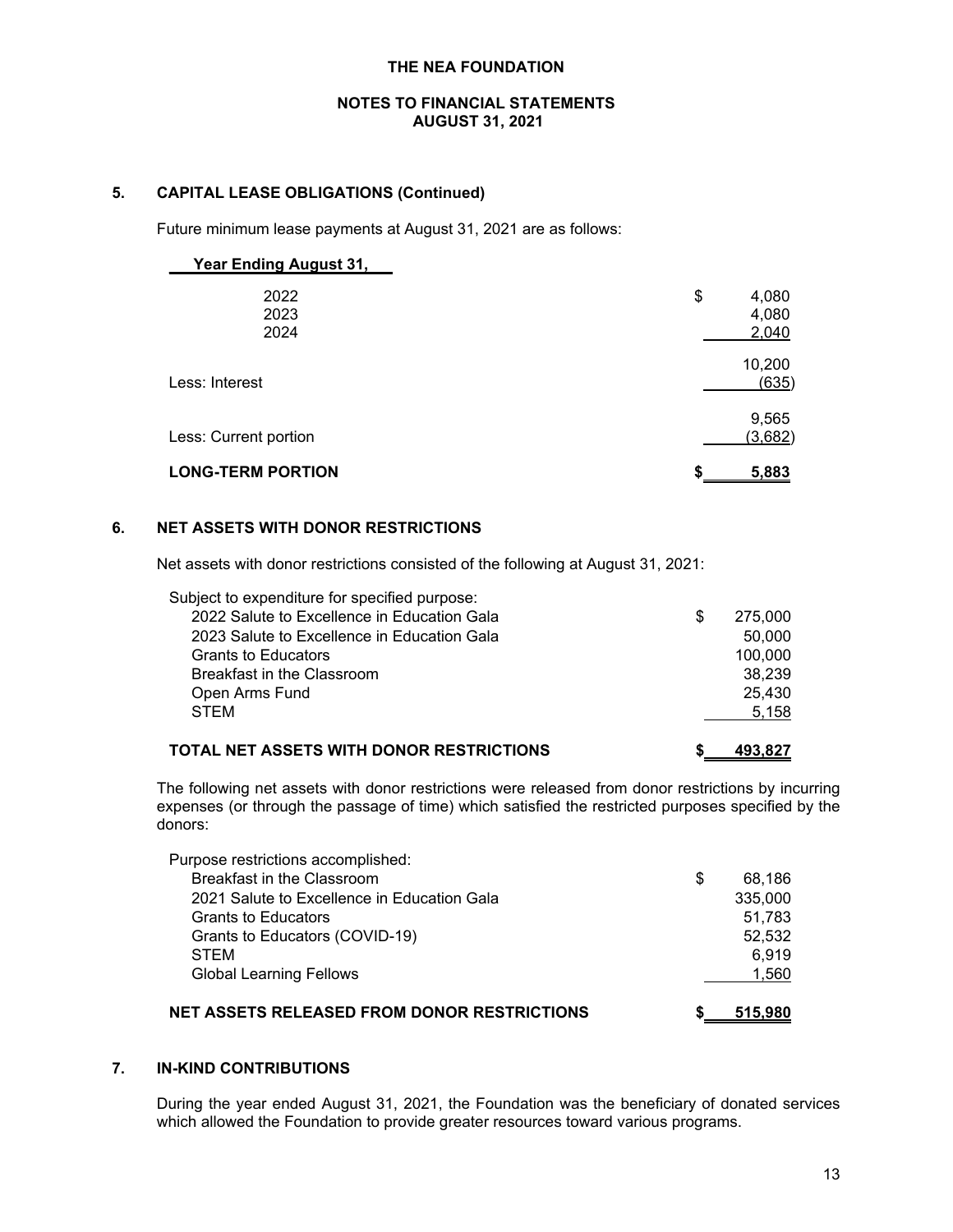# **7. IN-KIND CONTRIBUTIONS (Continued)**

To properly reflect total program expenses, the following donations have been included in revenue and expense for the year ended August 31, 2021.

| Rent             |                                                                                                |  |  | 244,800 |  |
|------------------|------------------------------------------------------------------------------------------------|--|--|---------|--|
| August 31, 2021: | The following programs have benefited from these donated services following for the year ended |  |  |         |  |
|                  |                                                                                                |  |  |         |  |

| TOTAL                                  | 244,800 |
|----------------------------------------|---------|
| Development                            | 44.064  |
| Individual Program Administration      | 56.304  |
| Administration                         | 51.408  |
| <b>District Program Administration</b> | 93,024  |

# **8. LIQUIDITY AND AVAILABILITY**

Financial assets available for use for general expenditures within one year of the Statement of Financial Position date comprise the following:

| Cash and cash equivalents                           | S | 1,522,714  |
|-----------------------------------------------------|---|------------|
| Interest receivable                                 |   | 13.333     |
| Contributions receivable                            |   | 388.525    |
| Investments                                         |   | 52,112,018 |
| Subtotal financial assets available within one year |   | 54,036,590 |
| Less: Donor restricted funds                        |   | (493, 827) |
| FINANCIAL ASSETS AVAILABLE TO MEET CASH NEEDS       |   |            |

**FOR GENERAL EXPENDITURES WITHIN ONE YEAR \$ 53,542,763**

The Foundation has a policy to structure its financial assets to be available and liquid as its obligations become due.

# **9. RETIREMENT PLAN**

The Foundation provides retirement benefits to its employees through a defined contribution plan under Section 403(b) covering all employees. For employees hired on September 1, 2009 or later, the Foundation contributes 10% of an employee's gross salary after a six-month introductory period. For employees who were employed at August 31, 2009, the Foundation contributes 18.5% of an employee's gross salary. Contributions to the Plan during the year ended August 31, 2021 totaled \$120,124.

The Foundation also sponsors a tax-deferred annuity plan under Section 403(b) of the IRC, available to all employees. Participants may voluntarily contribute and defer a portion of their wages, up to the maximum as defined in the IRC. The Foundation does not contribute to the taxdeferred annuity plan.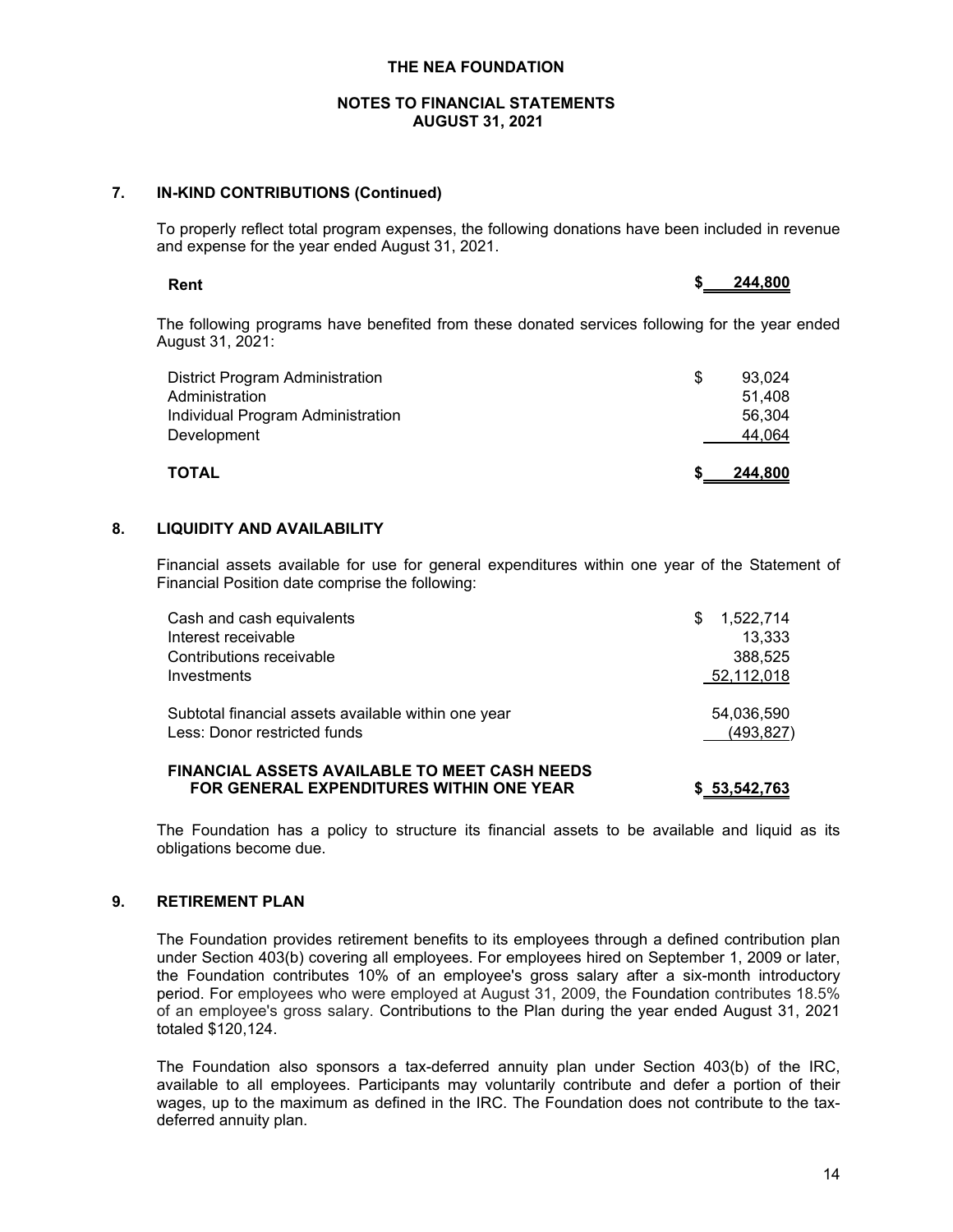# **10. RELATED PARTY**

The Foundation receives contributions from NEA members and the NEA to partially fund programs and supporting services.

During the year ended August 31, 2021, the Foundation received revenue from NEA members and the NEA made a contribution to the Foundation as follows:

| Contributions from NEA members | \$1,796,272 |
|--------------------------------|-------------|
| Donated Office Space           | 244,800     |
|                                |             |
| ΤΟΤΑL                          | \$2,041,072 |

Additionally, the NEA regularly bills the Foundation for administrative services such as telephone, medical and dental insurance premiums and other services. Payments to the NEA for these services were \$1,318 for the year ended August 31, 2021. As of August 31, 2021, the Foundation owed the NEA \$200 for administrative services. As of August 31, 2021, the NEA owed the Foundation \$58,422 for additional member contributions.

# **11. FAIR VALUE MEASUREMENT**

In accordance with FASB ASC 820, *Fair Value Measurement*, the Foundation has categorized its financial instruments, based on the priority of the inputs to the valuation technique, into a threelevel fair value hierarchy. The fair value hierarchy gives the highest priority to quoted prices in active markets for identical assets or liabilities (Level 1) and the lowest priority to unobservable inputs (Level 3). If the inputs used to measure the financial instruments fall within different levels of hierarchy, the categorization is based on the lowest level input that is significant to the fair value measurement of the instrument. Investments recorded in the Statement of Financial Position are categorized based on the inputs to valuation techniques as follows:

**Level 1.** These are investments where values are based on unadjusted quoted prices for identical assets in an active market the Foundation has the ability to access.

**Level 2.** These are investments where values are based on quoted prices for similar instruments in active markets, quoted prices for identical or similar instruments in markets that are not active, or model-based valuation techniques that utilize inputs that are observable either directly or indirectly for substantially the full-term of the investments.

Level 3. These are investments where inputs to the valuation methodology are unobservable and significant to the fair value measurement.

Following is a description of the valuation methodology used for investments measured at fair value. There have been no changes in the methodologies used as of August 31, 2021. There were no transfers between levels in the fair value hierarchy during the year ended August 31, 2021. Transfers between levels are recorded at the end of the reporting period, if applicable.

- *Mutual funds* Valued at the daily closing price as reported by the fund. Mutual funds held by the Foundation are open-end mutual funds that are registered with the Securities and Exchange Commission (SEC). These funds are required to publish their daily value and to transact at that price. Mutual funds held by the Foundation are deemed to be actively traded.
- *Common collective trust funds* The fair value is equal to the reported net asset value of the fund as provided by the trust.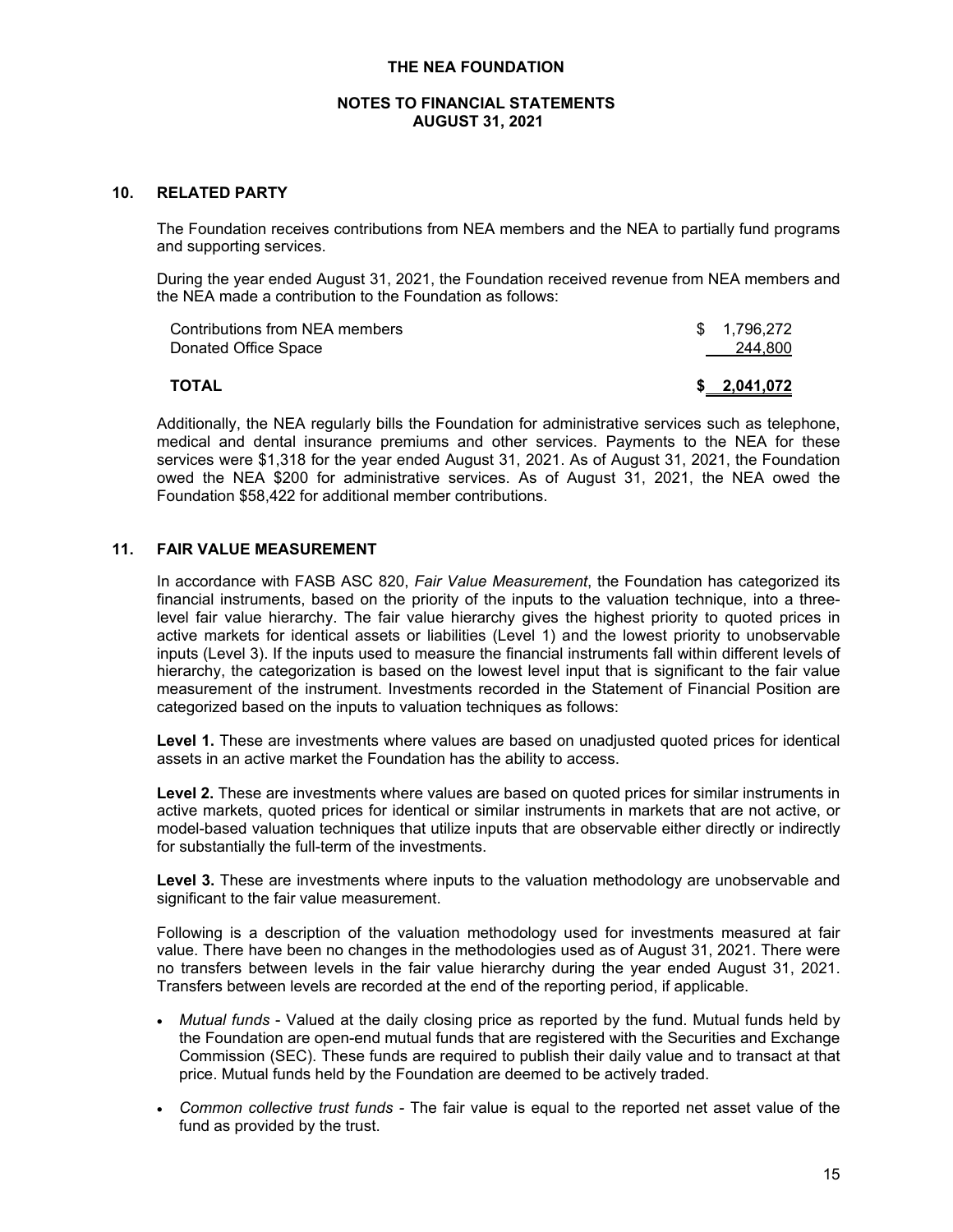### **11. FAIR VALUE MEASUREMENT (Continued)**

 *Alternative investments* - These instruments do not have a readily determinable fair value. Fair value for these instruments is measured using the net asset value per share practical expedient, in accordance with ASU 2015-07.

The Foundation follows the disclosure provisions of accounting Standards Update (ASU) No. 2015- 07, *Fair Value Measurement* (Topic 820): Disclosure for Investment in Certain Entities that Calculate Net Asset Value Per Share (or Its Equivalent). The ASU removes the requirement to categorize within the fair value hierarchy all investments for which fair value is measured using the net asset value per share practical expedient; however, the fair value amounts presented in the tables are intended to permit reconciliation of the fair value hierarchy to the amounts presented in the Statement of Financial Position.

The table below summarizes, the investments measured at fair value on a recurring basis, by level within the fair value hierarchy and those invested and measured at NAV as a practical expedient as of August 31, 2021.

|                                                                                    | Level 1          | Level 2      | Level 3 | Total            |
|------------------------------------------------------------------------------------|------------------|--------------|---------|------------------|
| <b>Asset Class:</b>                                                                |                  |              |         |                  |
| Mutual funds<br>Common collective trust funds -                                    | $$21,352,884$ \$ |              | \$      | 21,352,884<br>\$ |
| Fixed income<br>Common collective trust funds -                                    |                  | 12,359,381   |         | 12,359,381       |
| Equities                                                                           |                  | 13,760,568   |         | 13,760,568       |
| Sub total investments using fair<br>value hierarchy<br>Investments measured in NAV | 21,352,884       | 26,119,949   |         | 47,472,833       |
| per practical expedient                                                            |                  |              |         | 4,639,185        |
| TOTAL INVESTMENTS                                                                  | \$21,352,884     | \$26,119,949 | S       | \$52,112,018     |

The following is a summary of the investments valued using NAV as a practical expedient and the related unfunded commitments and redemption restrictions associated with each major category at August 31, 2021.

|                                   | <b>Net Asset</b><br>Value | <b>Unfunded</b><br><b>Commitments</b> | <b>Frequency</b><br><b>Ranges</b> | <b>Redemption Redemption</b><br><b>Notice</b><br><b>Requirement</b> |
|-----------------------------------|---------------------------|---------------------------------------|-----------------------------------|---------------------------------------------------------------------|
| <b>Alternative Investments:</b>   |                           |                                       |                                   |                                                                     |
| <b>Master Limited Partnership</b> |                           |                                       | Daily                             | 30 Days                                                             |
| Funds (a)                         | 1,967,368 \$<br>\$.       | $\blacksquare$                        |                                   |                                                                     |
| MS Prime Property Fund (b)        | 2,671,817                 | -                                     | Daily                             | 30 days                                                             |
|                                   | 4,639,185 \$<br>S.        |                                       |                                   |                                                                     |

**(a)** *Harvest Master Limited Partnership Fund*: Harvest's investment objective is to deliver both high yield and stable growth, through the disciplined application of investment and trading strategies to MLP and energy infrastructure assets.

**(b)** *Morgan Stanley Prime Property Fund* is an open-ended private equity fund investing in core real estate investments within the United States.